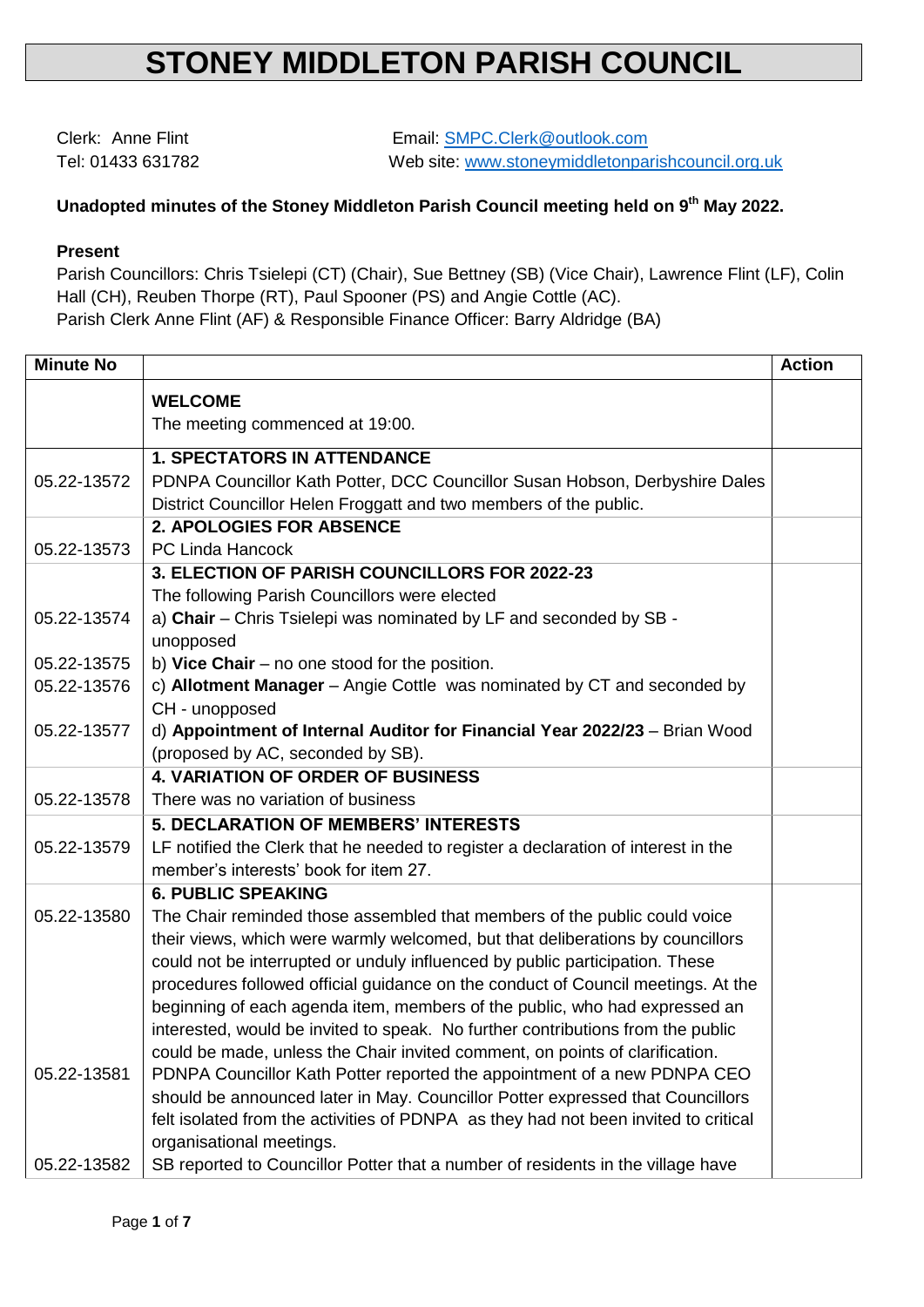|             | had applications to install double glazing or solar panels turned down by PDNPA                     |              |
|-------------|-----------------------------------------------------------------------------------------------------|--------------|
|             | because their properties were within the conservation area. Councillor Potter                       |              |
|             | advised that the Parish Council should write to PDNPA Planning Officer Brian                        |              |
|             | Taylor to express the Parish Councils frustration with this attitude, particularly in               | <b>Clerk</b> |
|             | light of the energy crisis. Councillor Potter also recommended a Parish Council                     |              |
|             | representative attends Parishes Day on 1 October 2022.                                              |              |
| 05.22-13583 | DDDC Councillor Helen Froggatt asked if the Parish Council had applied to the                       |              |
|             | DDDC Platinum Jubilee Fund. The Clerk confirmed a successful application had                        |              |
|             | been made and that £500 from the fund had been received.                                            |              |
|             |                                                                                                     |              |
| 05.22-13584 | DCC Councillor Susan Hobson reported that the Highways contractor is                                |              |
|             | expected to return to the High Street in June or July to re-sweep following the re-                 |              |
|             | surfacing last year. SB requested that a road closure be arranged because                           |              |
|             | previous attempts to sweep have been hampered by parked cars. Councillor                            | <b>Clerk</b> |
|             | Hobson asked for the request to be put in writing and she would intervene on the                    |              |
|             | Parish Council's behalf.                                                                            |              |
| 05.22-13585 | Councillor Hobson also reported she is to meet with the Council Cabinet member                      |              |
|             | for Highways to discuss the problems villages are experiencing with traffic on the                  |              |
|             | roads in her area and will report back to the Parish Council.                                       |              |
| 05.22-13586 | Councillor Hobson stated if the Parish Council wanted to participate in the                         |              |
|             | County Council Speed Indicator Device Project an application should be made to                      |              |
|             | DCC for which she will support.                                                                     |              |
| 05.22-13587 | RT delivered the following statement -                                                              |              |
|             | Following the meeting of the 4 <sup>th</sup> April and subsequent meeting of 19 <sup>th</sup> April |              |
|             | relating to the proposal to commence build of the community building. It is a well-                 |              |
|             | intentioned project steered forwards by well-intentioned people. I have always                      |              |
|             | been a supporter of the build in principle, even if this is with reservations about                 |              |
|             | the funding model. However, my problems have always been about process and                          |              |
|             | in the majority decision reached by council I do not believe that due diligence                     |              |
|             | has been done and importantly has not been seen to be done. As such it is with                      |              |
|             | regret that I can't, for me, with integrity remain as a councillor, I think I see where             |              |
|             | my duty lie and so I will step down with immediate effect and submit my letter of                   |              |
|             | resignation within the next couple of days.                                                         |              |
| 05.22-13588 | At this point RT left the meeting.                                                                  |              |
| 05.22-13589 | CT asked that a letter of thanks be sent to RT once his resignation letter is                       |              |
|             |                                                                                                     | <b>Clerk</b> |
|             | received.<br>7. MINUTES OF THE MEETING HELD MONDAY 4th APRIL 2022 and                               |              |
|             |                                                                                                     |              |
|             | TUESDAY 19TH APRIL 2022.                                                                            |              |
| 05.22-13590 | SB pointed out a typo in the minutes of the 4 <sup>th</sup> April 2022 at 04.22-13498, third        |              |
|             | line, should read 'phases' not 'phrases'. The minutes of the 19 <sup>th</sup> April 2022 were       | <b>CT</b>    |
|             | agreed as a correct record. CT signed the minutes.                                                  |              |
|             | 8. AGENDA ITEMS TO BE TAKEN WITH PUBLIC EXCLUDED                                                    |              |
| 05.22-13591 | There were no items which needed to be taken with the public excluded.                              |              |
|             | 9. COUNCILLORS WILLING TO CONTINUE AS TRUSTEES OF THE                                               |              |
|             | <b>READING ROOM CHARITY</b>                                                                         |              |
| 05.22-13592 | SB, CT, LF, and PS agreed to continue as trustees of the Reading Room                               |              |
|             | Charity.                                                                                            |              |
| 05.22-13593 | SB reported that she had not listed CH as a trustee with the Charity Commission                     |              |
|             | whilst transferring the fund from The Nationwide BS to The Unity Trust Bank.                        |              |
|             | The transfer is complete so this can now be done.                                                   |              |
| 05.22-13594 | AC agreed to be a trustee and will also be included.                                                |              |
|             |                                                                                                     |              |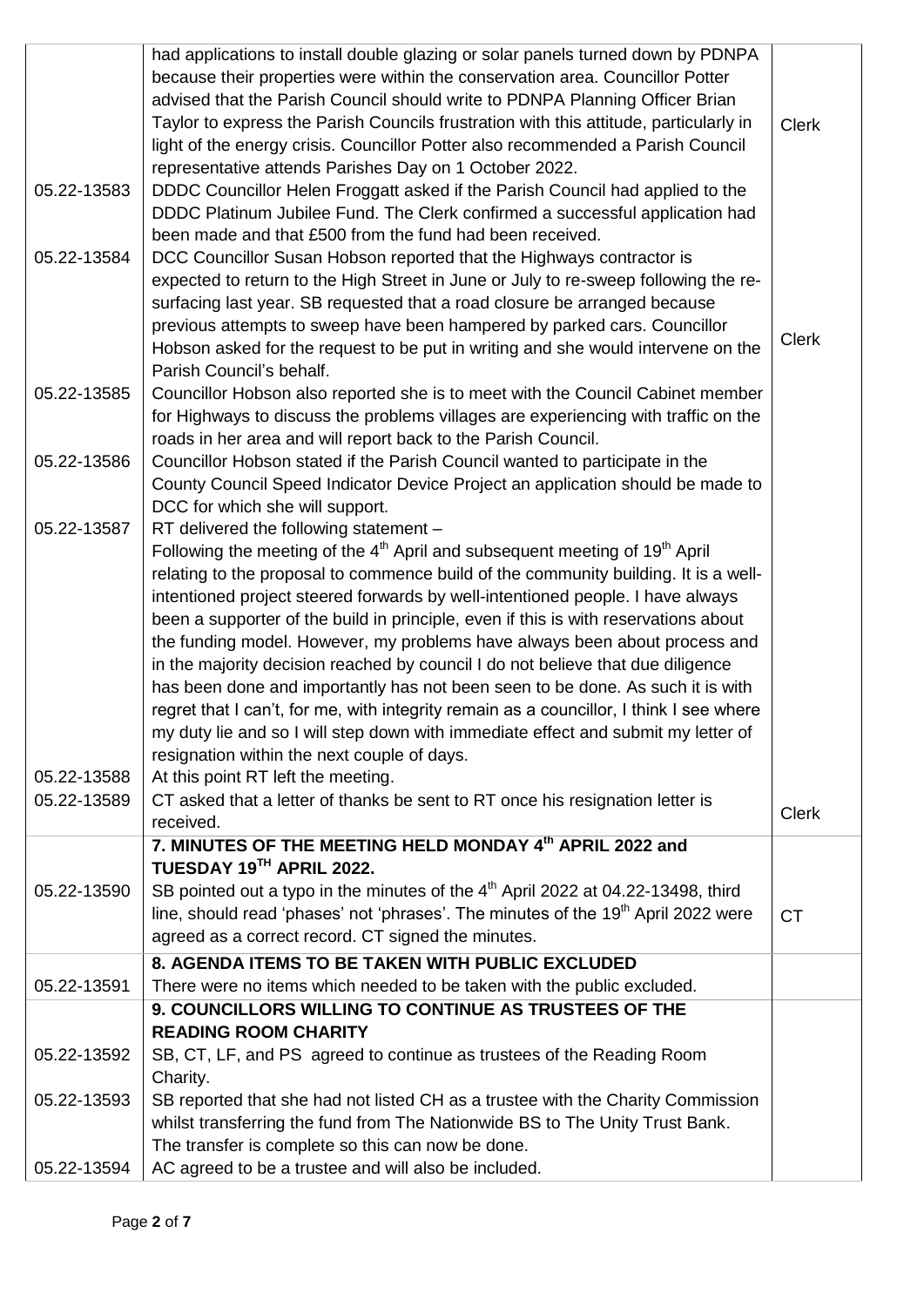|                                                                              |                                                                                              | <b>10. APPOINTMENT OF COMMITTEES AND SUBSEQUENT</b>                               |         |         |            |
|------------------------------------------------------------------------------|----------------------------------------------------------------------------------------------|-----------------------------------------------------------------------------------|---------|---------|------------|
| 05.22-13595                                                                  | <b>SUB-COMMITTEES</b>                                                                        |                                                                                   |         |         |            |
|                                                                              | No committees or sub-committees are required.<br>11. GOVERNANCE STATEMENT; AUDIT OF ACCOUNTS |                                                                                   |         |         |            |
| 05.22-13596                                                                  |                                                                                              | Defer to June meeting. BA reported that the accounts were still to be audited.    |         |         |            |
| This will be arranged with Brian Wood to take place before the next meeting. |                                                                                              |                                                                                   |         |         | <b>RFO</b> |
|                                                                              | <b>12. INTERNAL AUDIT OF ACCOUNTS</b>                                                        |                                                                                   |         |         |            |
| 05.22-13597                                                                  | BA asked for the item to be deferred until the June meeting to allow time for the            |                                                                                   |         |         | <b>RFO</b> |
|                                                                              |                                                                                              | accounts to be audited.                                                           |         |         |            |
|                                                                              | <b>13. FINANCE</b>                                                                           |                                                                                   |         |         |            |
| 05.22-13598                                                                  |                                                                                              | May 2022 Accounts                                                                 |         |         |            |
|                                                                              |                                                                                              | Bank Statements to 14 <sup>th</sup> April 2022<br>Current account:<br>£<br>100.00 |         |         |            |
|                                                                              |                                                                                              | Community Account 1:<br>E<br>2,758.70                                             |         |         |            |
|                                                                              |                                                                                              | <b>Community Account 2:</b><br>E<br>10,063.25                                     |         |         |            |
|                                                                              | <b>Total</b>                                                                                 | £12,921.75                                                                        |         |         |            |
|                                                                              |                                                                                              |                                                                                   |         |         |            |
|                                                                              |                                                                                              | <b>April Payments</b>                                                             |         |         |            |
|                                                                              |                                                                                              | <b>A Flint</b>                                                                    |         |         |            |
|                                                                              |                                                                                              | Clerk's salary                                                                    |         |         |            |
|                                                                              |                                                                                              | $01.04.2022 - 30.04.2022$<br>24 hours @                                           |         |         |            |
|                                                                              |                                                                                              | £13.21                                                                            | £317.04 |         |            |
|                                                                              |                                                                                              |                                                                                   |         |         |            |
|                                                                              |                                                                                              |                                                                                   |         |         |            |
|                                                                              |                                                                                              | Office expenses: space, lighting, heating,                                        |         |         |            |
|                                                                              | 1863                                                                                         | electricity, broadband and telephone calls;                                       |         |         |            |
|                                                                              |                                                                                              | April 2022                                                                        | £22.00  |         |            |
|                                                                              |                                                                                              |                                                                                   |         |         |            |
|                                                                              |                                                                                              | <b>Reimbursement of Costs</b><br>19.04.2022 Ink from Cartridgeshop.co.uk          |         |         |            |
|                                                                              |                                                                                              | 26.04.2022 Paper from Ryman Stationery                                            |         |         |            |
|                                                                              |                                                                                              |                                                                                   | £40.49  |         |            |
|                                                                              |                                                                                              |                                                                                   | £5.99   | £385.52 |            |
|                                                                              |                                                                                              |                                                                                   |         |         |            |
|                                                                              |                                                                                              | <b>B</b> Aldridge                                                                 |         |         |            |
|                                                                              |                                                                                              | <b>RFO</b> salary                                                                 |         |         |            |
|                                                                              |                                                                                              | $01.04.2022 - 30.04.2022$<br>5 hours @                                            | £73.35  |         |            |
|                                                                              |                                                                                              | £14.67                                                                            |         |         |            |
|                                                                              | 1864                                                                                         | <b>Salary Underpayment</b>                                                        | £379.14 |         |            |
|                                                                              |                                                                                              |                                                                                   |         |         |            |
|                                                                              |                                                                                              |                                                                                   |         |         |            |
|                                                                              |                                                                                              | <b>Reimbursement of Costs</b>                                                     |         |         |            |
|                                                                              |                                                                                              | 28.04.2022 Hopkinson's Skips                                                      | £280.00 | £732.49 |            |
|                                                                              |                                                                                              |                                                                                   |         |         |            |
|                                                                              | 1865                                                                                         | <b>Will Brindley</b>                                                              |         |         |            |
|                                                                              |                                                                                              | Village Maintenance - April                                                       |         | £418.00 |            |
|                                                                              |                                                                                              |                                                                                   |         |         |            |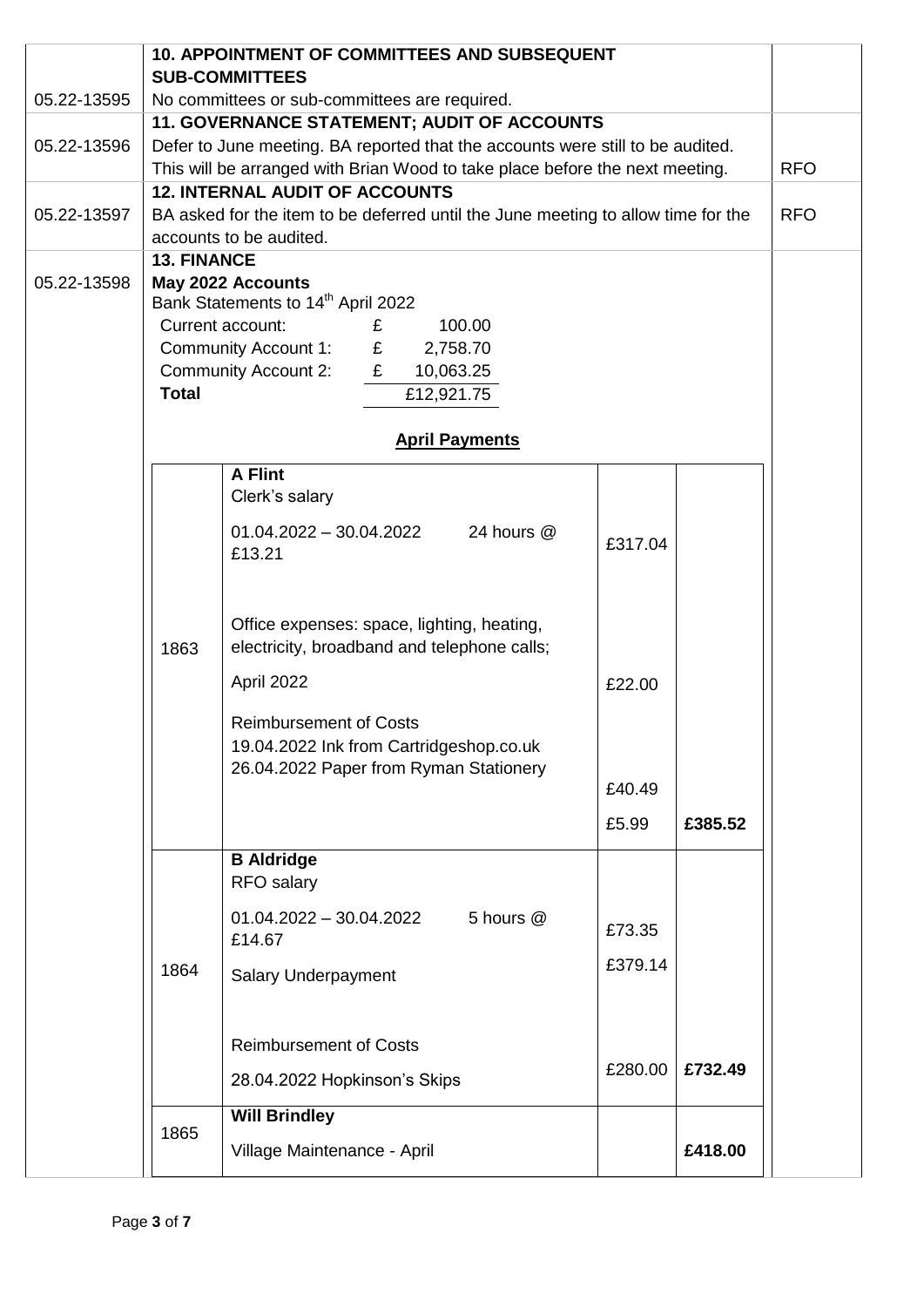|                                           |                                                                                                                                                                                                                                                                                                                                                                                                                                                                                                                                                                                                                                                                                                                 | <b>Guardian Angel PC Support</b>                                                                                                                                                                                                                                                                                                                                                                                                                                                                                                                                                                                                                                                           |  |              |              |
|-------------------------------------------|-----------------------------------------------------------------------------------------------------------------------------------------------------------------------------------------------------------------------------------------------------------------------------------------------------------------------------------------------------------------------------------------------------------------------------------------------------------------------------------------------------------------------------------------------------------------------------------------------------------------------------------------------------------------------------------------------------------------|--------------------------------------------------------------------------------------------------------------------------------------------------------------------------------------------------------------------------------------------------------------------------------------------------------------------------------------------------------------------------------------------------------------------------------------------------------------------------------------------------------------------------------------------------------------------------------------------------------------------------------------------------------------------------------------------|--|--------------|--------------|
|                                           | 1866                                                                                                                                                                                                                                                                                                                                                                                                                                                                                                                                                                                                                                                                                                            | Anti-Virus Software Renewal                                                                                                                                                                                                                                                                                                                                                                                                                                                                                                                                                                                                                                                                |  | £33.60       |              |
|                                           |                                                                                                                                                                                                                                                                                                                                                                                                                                                                                                                                                                                                                                                                                                                 |                                                                                                                                                                                                                                                                                                                                                                                                                                                                                                                                                                                                                                                                                            |  |              |              |
| 05.22-13599<br>05.22-13600                | <b>14. FLOOD ISSUES</b><br>The Clerk reported Flood Warden Dan Hodgson had received information from<br>DCC Project Engineer Emma Price to say that a cost estimate from Severn Trent<br>Water to carry out the enabling works to allow a new chamber to be built in the<br>mouth of Trinkey Lane is significant and as a result DCC intend to carry out a<br>ground radar survey and revisit the design to see the effect on the brittle water<br>main can be limited.<br>CT expressed his frustration with this and highlighted the intense summer rains<br>experienced in recent years which have led to flooding.<br>The Clerk to write to DCC Richard Ward to ask that this work is done as a<br>priority. |                                                                                                                                                                                                                                                                                                                                                                                                                                                                                                                                                                                                                                                                                            |  |              | <b>Clerk</b> |
| 05.22-13601<br>05.22-13602<br>05.22-13603 | <b>15. ALLOTMENTS</b><br>CT reported that the skip delivered at the end of April had been well used.<br>AC asked if the ordering of the skip could be scheduled to coincide with Easter<br>weekend in 2023. The Clerk noted and will schedule.<br>The Clerk reported a complaint had been received from an allotment holder that<br>the central grass had been 'strimmed' rather than mown. The Clerk had<br>responded to inform that the contractor's lawn mower had developed a fault and<br>he would be back to mow as soon as the mower was repaired.                                                                                                                                                       |                                                                                                                                                                                                                                                                                                                                                                                                                                                                                                                                                                                                                                                                                            |  | <b>Clerk</b> |              |
| 05.22-13604<br>05.22.13605<br>05.22-13606 |                                                                                                                                                                                                                                                                                                                                                                                                                                                                                                                                                                                                                                                                                                                 | <b>16. BATH HOUSE WOOD</b><br>The Clerk reported that two quotes from contractors had been received for the<br>tree work required in Bath House Wood, Grove Garden and Concessionary<br>Path. The third contractor had not responded to the tender issued.<br>Both quotes were discussed and it was RESOLVED (proposed PS and<br>seconded CH) to accept the quote from Hope Valley Tree Care for £1850.00<br>excl. VAT, plus an extra £350 excl. VAT to remove three ash trees at the same<br>time as the dead sycamore on the concessionary path, if Felicity Stout PDNPA<br>felt this was appropriate.<br>The Clerk to contact Hope Valley Tree Care accepting the quote and asking that |  |              |              |
|                                           |                                                                                                                                                                                                                                                                                                                                                                                                                                                                                                                                                                                                                                                                                                                 | PDNPA paperwork is completed and returned to PDNPA for acceptance before<br>commencing the work.<br><b>17. ENVIRONMENTAL ISSUES</b>                                                                                                                                                                                                                                                                                                                                                                                                                                                                                                                                                        |  |              | <b>Clerk</b> |
| 05.22-13607                               | Nothing to report.                                                                                                                                                                                                                                                                                                                                                                                                                                                                                                                                                                                                                                                                                              |                                                                                                                                                                                                                                                                                                                                                                                                                                                                                                                                                                                                                                                                                            |  |              |              |
| 05.22-13608                               |                                                                                                                                                                                                                                                                                                                                                                                                                                                                                                                                                                                                                                                                                                                 | <b>18. GROVE GARDENS</b><br>The Clerk had received an email from a resident regarding bins overflowing in<br>Grove Gardens and the potential this has to attract vermin.                                                                                                                                                                                                                                                                                                                                                                                                                                                                                                                   |  |              |              |
| 05.22-13609                               | CT reported that the chip shop owner had installed a second industrial waste bin<br>next to the chip shop to take the excess waste.<br>A discussion took place regarding the issue and the suggestions the Parish<br>Council could make to try to alleviate the problem. AC and CH agreed to meet<br>with Mr Grafton and report back to the next meeting. The Clerk to arrange the<br>meeting.                                                                                                                                                                                                                                                                                                                  |                                                                                                                                                                                                                                                                                                                                                                                                                                                                                                                                                                                                                                                                                            |  | <b>Clerk</b> |              |
| 05.22-13610                               |                                                                                                                                                                                                                                                                                                                                                                                                                                                                                                                                                                                                                                                                                                                 | <b>19. PLAYGROUND</b><br>The Clerk reported Playsafe will conduct the annual inspection of the playground                                                                                                                                                                                                                                                                                                                                                                                                                                                                                                                                                                                  |  |              |              |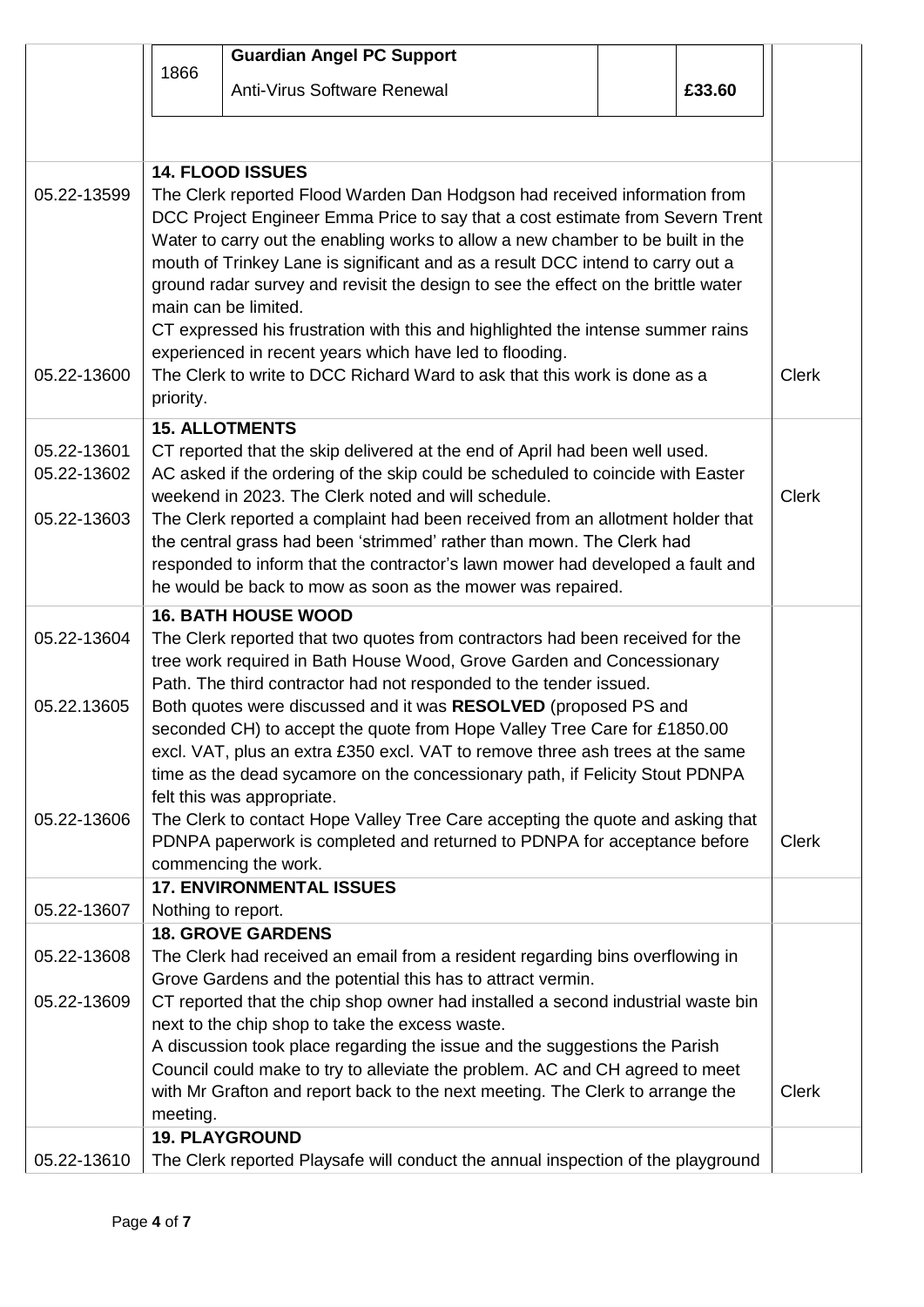|             | in May.                                                                          |              |  |
|-------------|----------------------------------------------------------------------------------|--------------|--|
| 05.22-13611 | The Clerk has investigated that fixings to secure the composite bench into soft  |              |  |
|             | ground can be supplied by TDP for £78.20. This was discussed and PS and LF       |              |  |
|             | agreed to secure the bench at no cost to the Parish Council.                     | PS & LF      |  |
| 05.22-13612 | PS reported he had received a quote from Playdale Playgrounds for £15,000 for    |              |  |
|             | multi-play equipment to replace the roundabout and seesaw. PS will explore       | <b>PS</b>    |  |
|             | other options as this price is outside the budget.                               |              |  |
| 05.22-13613 | AC also agreed to find out where Great Longstone purchased their multi-play      | AC           |  |
|             | equipment.                                                                       |              |  |
|             | <b>20. PLAYING FIELDS</b>                                                        |              |  |
| 05.22-13614 | Nothing to report.                                                               |              |  |
|             | 21. OLD TENNIS COURT                                                             |              |  |
| 05.22-13615 | Nothing to report.                                                               |              |  |
|             | <b>22. VILLAGE PLAN</b>                                                          |              |  |
| 05.22-13616 | CH asked if any progress had been made to identify additional parking in the     |              |  |
|             | village.                                                                         |              |  |
| 05.22-13617 | CT agreed to write to the Denman Estate to gauge their views on use of the land  | <b>CT</b>    |  |
|             | alongside the concessionary path to create additional parking.                   |              |  |
| 05.22-13618 | AC will contact BMC for their views on providing additional parking for climbers | <b>AC</b>    |  |
|             | on the land they have responsibility for.                                        |              |  |
|             | 23. CLERK'S REPORT                                                               |              |  |
|             | (Standing Items)                                                                 |              |  |
|             | (a) Jacob's Ladder                                                               |              |  |
| 05,22-13619 | Nothing to report.                                                               |              |  |
|             | (b) Village Cross and Steps                                                      |              |  |
| 05.22-13620 | Nothing to report.                                                               |              |  |
|             | (c) Highways Issues                                                              |              |  |
| 05.22-13621 | Nothing to report.                                                               |              |  |
|             | (d) Village Maintenance                                                          |              |  |
| 05.22-13622 | The Clerk has been in conversation with Helen Dennis from DDDC who intended      |              |  |
|             | to visit the area to determine if she felt siting a bin on Mill Lane would be    | Clerk        |  |
|             | suitable. Following her visit arrangements will be made for her to meet with     |              |  |
|             | Councillors.                                                                     |              |  |
|             | (e) Defibrillator                                                                |              |  |
| 05.22-13623 | Following the resignation of RT another Councillor is required to complete the   |              |  |
|             | weekly defibrillator checks. Councillors were reluctant to take on this          |              |  |
|             | responsibility.                                                                  |              |  |
| 05.22-13624 | The Clerk agreed to contact a company who had been in touch earlier in the       | <b>Clerk</b> |  |
|             | year to find out if they offer a weekly check service.                           |              |  |
|             | (f) Community Resilience                                                         |              |  |
| 05.22-13625 | Nothing to report                                                                |              |  |
|             | (g) 20's Plenty for Derbyshire                                                   |              |  |
| 05.22-13626 | Nothing to report.                                                               |              |  |
|             | (h) Parish Council Facebook Page                                                 |              |  |
| 05.22-13627 | Nothing to report.                                                               |              |  |
|             | (i) Compliance with General Data Protection Act                                  |              |  |
| 05.22-13628 | Nothing to report.                                                               |              |  |
|             | (j) Speed restriction report/petition                                            |              |  |
| 05.22-13629 | Derbyshire County Council are running a 12 month Speed Indicator Device SID)     |              |  |
|             | Project. Parish Councils are invited to apply for a SID for which they will be   |              |  |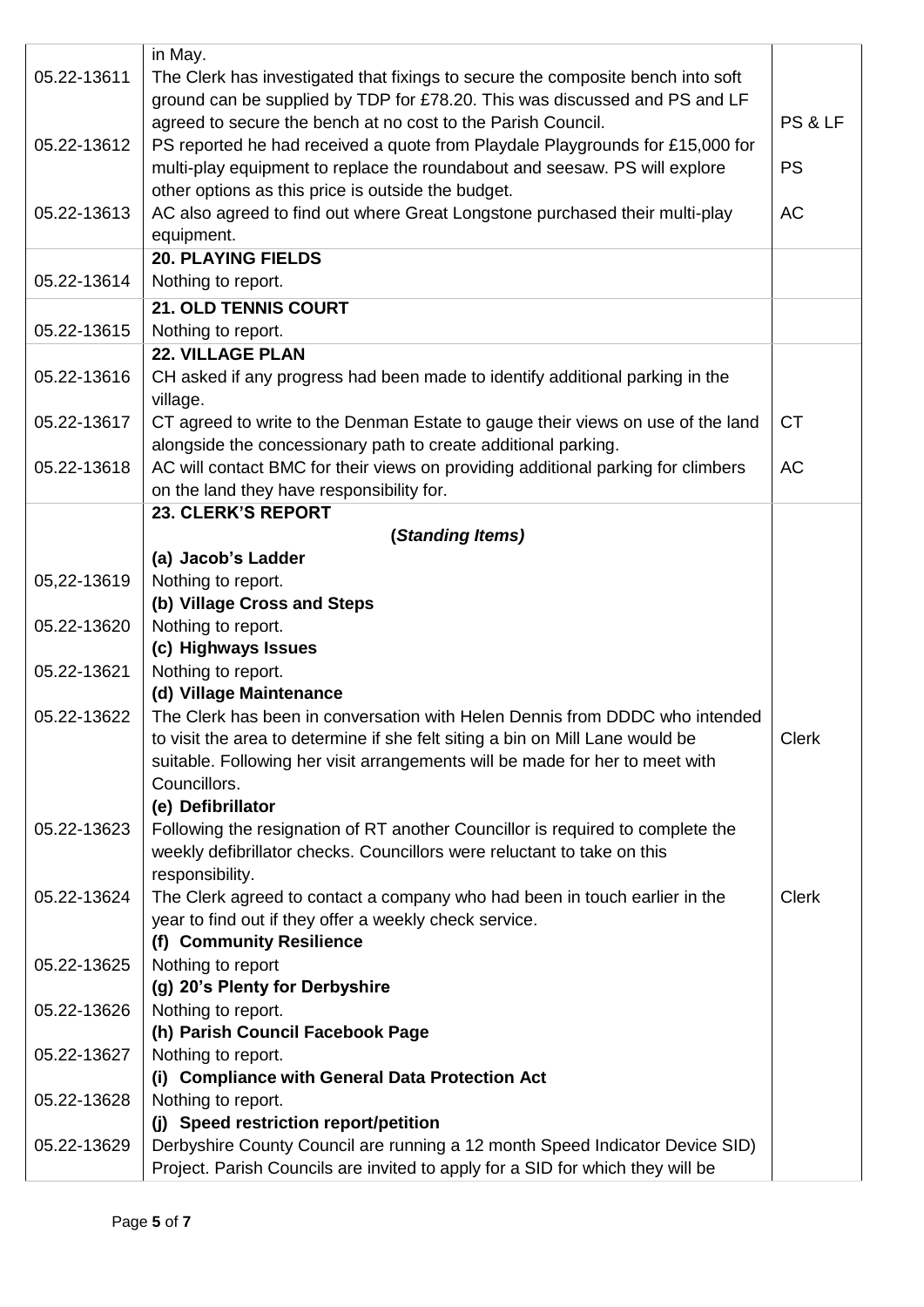|             | entirely responsible for on completion of a licence agreement with DDC. A £100        |              |
|-------------|---------------------------------------------------------------------------------------|--------------|
|             | fee is payable for the licence agreement to DCC.                                      |              |
| 05.22-13630 | It was agreed not to apply at this time.                                              |              |
|             | (k) Dale Brook hydro-generator feasibility                                            |              |
| 05.22-13631 | Nothing to report.                                                                    |              |
|             | (I) Community Speed Watch                                                             |              |
| 05.22-13632 | The Clerk reported face to face training of volunteers will take place on $7th$ June  |              |
|             | 2022.                                                                                 |              |
|             | (m)Governance documentation 2022-23 report any changes required                       |              |
| 05.22-13633 | Defer to next meeting.                                                                |              |
|             | (n) Hope Valley Climate Action request for letter of support                          |              |
| 05.22-13634 | It was agreed for the Clerk to write a letter to PDNPA supporting HVCA's letter to    | <b>Clerk</b> |
|             | Sarah Dines MP concerning the National Energy Security Strategy.                      |              |
|             | 24. NEW ITEM: WEIGHT LIMIT ON THE HIGH STREET                                         |              |
| 05.22-13635 | SB reported that a number of large lorries which exceed the weight limit are          |              |
|             | regularly using the High Street. LF agreed to report to DCC Highways that the         |              |
|             | 3Ton sign at the bottom of the High Street advising the weight limit has faded.       | LF           |
| 05.22-13636 | SB agreed to send a letter to the organisers of a festival due to be held in          |              |
|             | Wardlow to ask them to inform attendees not to use the High Street to access          | <b>SB</b>    |
|             | the festival.                                                                         |              |
|             | 25. NEW ITEM: PLATINUM JUBILEE CELEBRATIONS, REQUEST TO USE                           |              |
|             | PLAYING FIELD TO HOLD A PARTY, TREE PURCHASE AND PLANTING                             |              |
|             | <b>AND ALLOCATION OF FUNDS</b>                                                        |              |
| 05.22-13637 | It was RESOLVED (proposed SB and seconded LF) to allow the playing fields             |              |
|             | to be use to hold a community picnic to celebrate HM The Queen's Platinum             | <b>Clerk</b> |
|             | Jubilee.                                                                              |              |
| 05.22-13638 | It was RESOLVED (proposed SB and seconded LF) to purchase a tree,                     |              |
|             | supporting post, plaque and pay for delivery using money from the funding             |              |
|             | allocated from DCC Jubilee Fund and to organise a tree planting ceremony on           | <b>Clerk</b> |
|             | the playing field on 5 <sup>th</sup> June 2022.                                       |              |
| 05.22-13639 | The Clerk to invite DCC Councillor Susan Hobson, Derbyshire Dales District            |              |
|             | Councillor Helen Froggatt and PDNPA Councillor Kath Potter to the tree planting       | <b>Clerk</b> |
|             | ceremony.                                                                             |              |
| 05.22-13640 | It was RESOLVED (proposed SB and seconded AC) to reimburse Wayne                      |              |
|             | Marriott £116.03 for the purchase of bunting, flags, paper plates, tablecloths,       |              |
|             | cups etc. for the community picnic he is helping to organise for the Platinum         |              |
|             | Jubilee. This was detailed in the funding application to DDDC Jubilee Fund and        |              |
|             | will be reimbursed from the £500 funding received.                                    |              |
| 05.22-13641 | It was RESOLVED (proposed SB and seconded LF) to purchase approximately               |              |
|             | five additional trees along with posts, a plaque and pay for delivery to plant in the | <b>Clerk</b> |
|             | Bath House Wood in commemoration of HM The Queen's Platinum Jubilee. The              |              |
|             | remaining funding from DDDC and DCC Jubilee Funds will be used for this               |              |
|             | purpose.                                                                              |              |
|             | 26. NEW ITEM: REQUEST FOR BRASS BAND TO PLAY IN GROVE                                 |              |
|             | GARDENS ON 6TH AUGUST 2022 AT 6PM FOR 1 HOUR                                          |              |
| 05.22-13642 | It was RESOLVED (proposed CT and seconded CH) to allow a Brass Band to                |              |
|             | play in the Grove Gardens on 6 <sup>th</sup> August 2022.                             |              |
|             |                                                                                       |              |
|             |                                                                                       |              |
|             |                                                                                       |              |